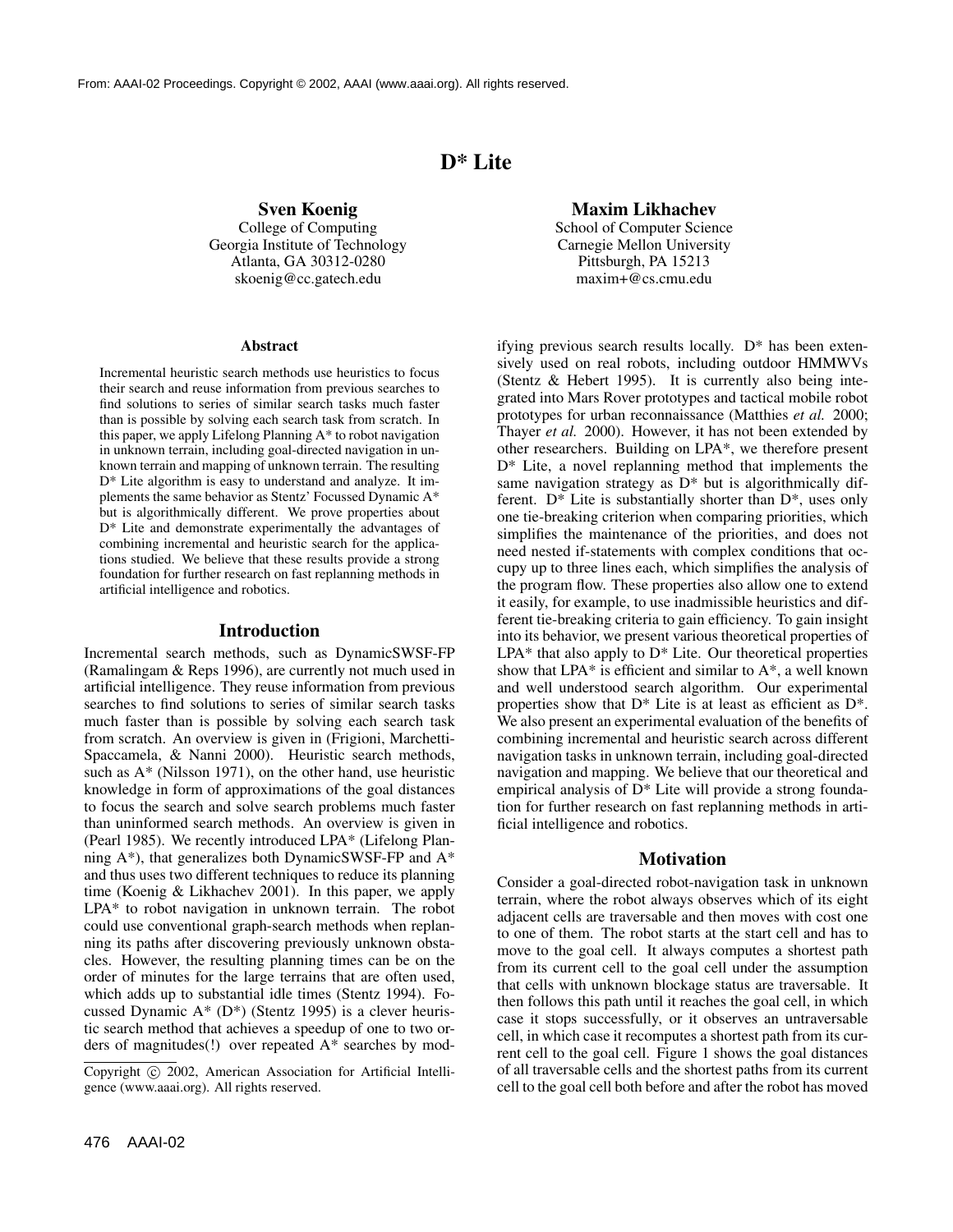

Figure 1: Simple Example.

along the path and discovered the first blocked cell it did not know about. Cells whose goal distances have changed are shaded gray. The goal distances are important because one can easily determine a shortest path from its current cell of the robot to the goal cell by greedily decreasing the goal distances once the goal distances have been computed. Notice that the number of cells with changed goal distances is small and most of the changed goal distances are irrelevant for recalculating a shortest path from its current cell to the goal cell. Thus, one can efficiently recalculate a shortest path from its current cell to the goal cell by recalculating only those goal distances that have changed (or have not been calculated before) *and* are relevant for recalculating the shortest path. This is what  $D^*$  Lite does. The challenge is to identify these cells efficiently.

## **Lifelong Planning A\***

Lifelong Planning  $A^*$  (LPA $^*$ ) is shown in Figure 2. LPA $^*$ is an incremental version of  $A^*$ . It applies to finite graph search problems on known graphs whose edge costs increase or decrease over time (which can also be used to model edges or vertices that are added or deleted). *S* denotes the finite set of vertices of the graph.  $Succ(s) \subseteq S$ denotes the set of successors of vertex  $s \in S$ . Similarly,  $Pred(s) \subseteq S$  denotes the set of predecessors of vertex  $s \in S$ .  $0 < c(s, s') \leq \infty$  denotes the cost of moving from vertex *s* to vertex  $s' \in Succ(s)$ . LPA\* always determines a shortest path from a given start vertex  $s_{start} \in S$  to a given goal vertex  $s_{goal} \in S$ , knowing both the topology of the graph and the current edge costs. We use  $g^*(s)$  to denote the start distance of vertex  $s \in S$ , that is, the length of a shortest path from *sstart* to *s*. Like A\*, LPA\* uses heuristics *h*(*s, sgoal*) that approximate the goal distances of the vertices *s*. The heuristics need to be nonnegative and consistent (Pearl 1985), that is, obey the triangle inequality  $h(s_{goal}, s_{goal}) = 0$  and  $h(s, s_{goal}) \le c(s, s') + h(s', s_{goal})$ for all vertices  $s \in S$  and  $s' \in Succ(s)$  with  $s \neq s_{goal}$ .

The pseudocode uses the following functions to manage the priority queue:  $U$ .  $U$ Top $()$  returns a vertex with the smallest priority of all vertices in priority queue  $U$ .  $U$ . Top $Key()$  returns the smallest vertex with the smallest priority of all vertices in priority queue U. U.TopKey() returns the smallest<br>priority of all vertices in priority queue U. (If U is empty, then U.TopKey() returns [ $\infty$ ;  $\infty$ ].)<br>U.Pop() deletes priority of vertex *s* in priority queue *U* to *k*. (It does nothing if the current priority of vertex *s* already equals *<sup>k</sup>*.) Finally, U.Remove(*s*) removes vertex *<sup>s</sup>* from priority queue *<sup>U</sup>*.

**procedure CalculateKey**(*s*) {01} return [min(*g*(*s*)*, rhs*(*s*)) + *<sup>h</sup>*(*s, sgoal*); min(*g*(*s*)*, rhs*(*s*))];

**procedure Initialize**()  $\{02\}$   $II = \emptyset$ {02}  $U = \emptyset$ ;<br>{03} for all  $s \in S$  r h  $s(s) = g(s) = \infty$ ;<br>{04} r h  $s(s, \ldots) = 0$ ;  ${04}$ *rhs*( $s_{start}$ ) = 0; {05} U.Insert(*sstart,* CalculateKey(*sstart*)); **procedure UpdateVertex**(*u*)  ${0}$ {06} if  $(u \neq s_{start})$  *rhs* $(u) = \min_{s' \in Pred(u)}(g(s') + c(s', u));$ <br>{07} if  $(u \in U)$  U.Remove $(u)$ ; {07} if  $(u \in U)$  U.Remove $(u)$ ;<br>{08} if  $(g(u) \neq rhs(u))$  U.Insert $(u, \text{CalculateKey}(u))$ ;

**procedure ComputeShortestPath**()  ${0}$  while (U.TopKey() $\leq$ CalculateKey( $s_{goal}$ ) OR  $rhs(s_{goal}) \neq g(s_{goal})$ )<br>{10}  $u = \text{UPop}()$ ;

- {10}  $u = \text{UPop}()$ ;<br>{12} if  $(g(u) > rhs(u)$ ;<br>{12}  $g(u) = rhs(u)$ ;<br>{13} for all  $s \in Succ(u)$  UpdateVertex(*s*);<br> $f141$  else
- $\begin{array}{cc} \{14\} & \text{else} \\ \{15\} & g \end{array}$
- {15}  $g(u) = \infty;$ <br>{16} for all  $s \in S$
- {16} for all  $s \in Succ(u) \cup \{u\}$  UpdateVertex(*s*);<br>procedure Main()

**procedure Main**()<br>{17} Initialize();<br>*1*18} forever

- 
- ${18}$  forever<br>{19} ComputeShortestPath(); {19} ComputeShortestPath(); {20} Wait for changes in edge costs;
- 
- {21} for all directed edges  $(u, v)$  with changed edge costs {22} Update the edge cost  $c(u, v)$ :
- {22} Update the edge cost  $c(u, v)$ ;<br>{23} UpdateVertex(*v*); UpdateVertex(*v*);

Figure 2: Lifelong Planning A\*.

## **Lifelong Planning A\*: The Variables**

LPA<sup>\*</sup> maintains an estimate  $q(s)$  of the start distance  $q^*(s)$ of each vertex *s*. These values directly correspond to the g-values of an A\* search. LPA\* carries them forward from search to search. LPA\* also maintains a second kind of estimate of the start distances. The rhs-values are one-step lookahead values based on the g-values and thus potentially better informed than the g-values. They always satisfy the following relationship *(Invariant 1)*:

$$
rhs(s) = \begin{cases} 0 & \text{if } s = s_{start} \\ \min_{s' \in Pred(s)} (g(s') + c(s', s)) & \text{otherwise.} \end{cases}
$$
 (1)

A vertex is called locally consistent iff its g-value equals its rhs-value, otherwise it is called locally inconsistent. Iff all vertices are locally consistent, then the g-values of all vertices equal their respective start distances. In this case one can trace back a shortest path from *sstart* to any vertex *u* by always transitioning from the current vertex *s*, starting at *u*, to any predecessor *s'* that minimizes  $g(s') + c(s', s)$ (ties can be broken arbitrarily) until *sstart* is reached. (This is different from Figure 1, where the goal distances instead of the start distances are used to determine a shortest path and one can follow a shortest path from *sstart* to *sgoal* by always moving from the current vertex *s*, starting at *sstart*, to any successor *s'* that minimizes  $c(s, s') + g(s')$ , until *sgoal* is reached.) However, LPA\* does not make all vertices locally consistent after some edge costs have changed. Instead, it uses the heuristics to focus the search and updates only the g-values that are relevant for computing a shortest path. To this end, LPA\* maintains a priority queue. The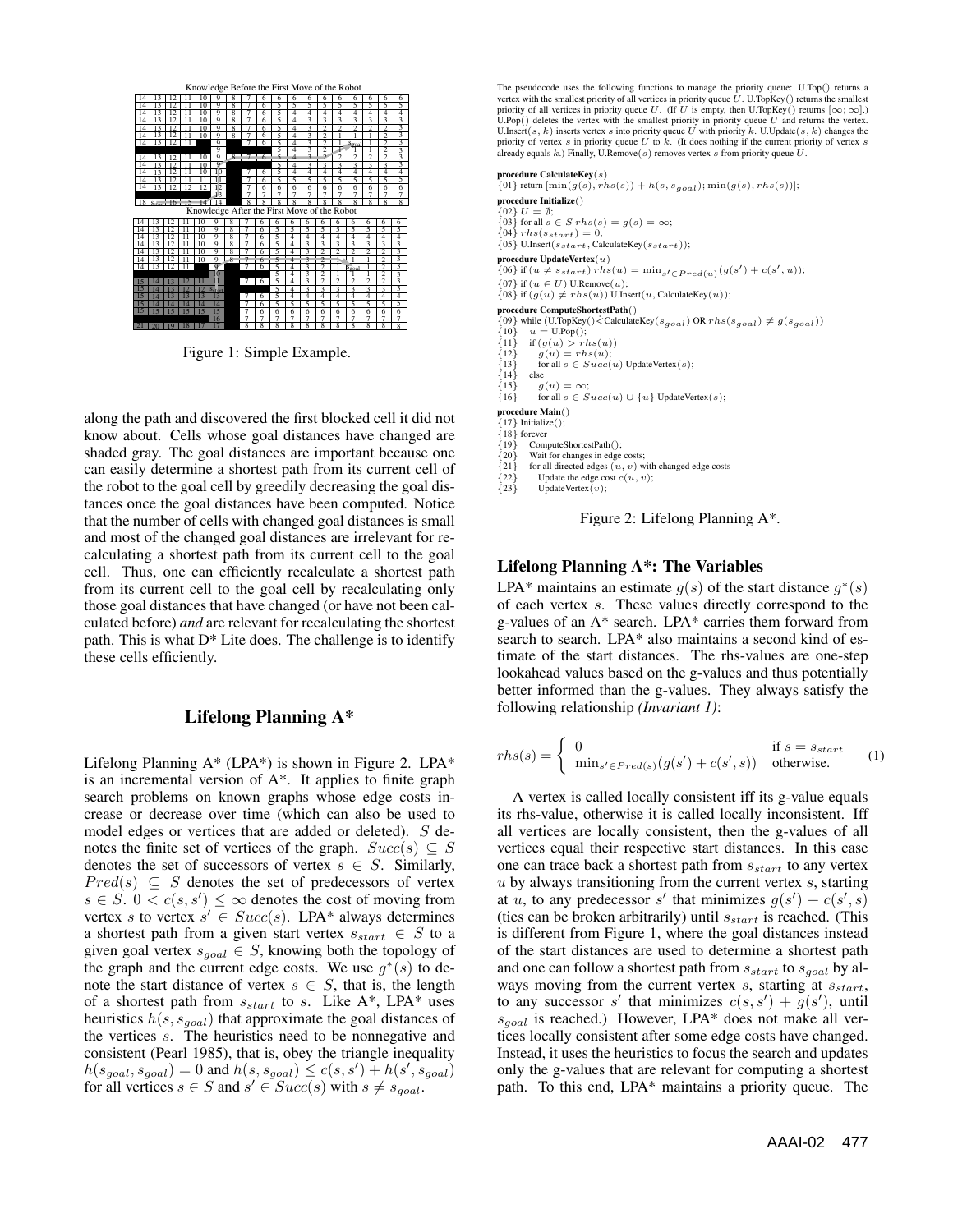priority queue always contains exactly the locally inconsistent vertices *(Invariant 2)*. These are the vertices whose g-values LPA\* potentially needs to update to make them locally consistent. The priority of a vertex in the priority queue is always the same as its key *(Invariant 3)*, which is a vector with two components:  $k(s) = [k_1(s); k_2(s)],$ where  $k_1(s) = \min(g(s), r h s(s)) + h(s, s_{goal})$  and  $k_2(s) =$  $\min(g(s), \text{rhs}(s))$  {01} (numbers in brackets refer to line numbers in Figure 2). The first component of the keys  $k_1(s)$  corresponds directly to the f-values  $f(s) := g^*(s) +$  $h(s, s_{goal})$  used by A\* because both the g-values and rhsvalues of LPA $*$  correspond to the g-values of  $A*$  and the h-values of LPA\* correspond to the h-values of A\*. The second component of the keys  $k_2(s)$  corresponds to the g-values of A\*. Keys are compared according to a lexicographic ordering. For example, a key *k*(*s*) is less than or equal to a  $k$ ey  $k'(s)$ , denoted by  $k(s) \leq k'(s)$ , iff either  $k_1(s) < k'_1(s)$ or  $(k_1(s) = k'_1(s)$  and  $k_2(s) \le k'_2(s)$ ). LPA\* always expands the vertex in the priority queue with the smallest key (by expanding a vertex, we mean executing  $\{10-16\}$ ). This is similar to A\* that always expands the vertex in the priority queue with the smallest f-value if it breaks ties towards the smallest g-value. The resulting behavior of  $LPA*$  and  $A*$  is also similar. The keys of the vertices expanded by LPA\* are nondecreasing over time just like the f-values of the vertices expanded by A\* (since the heuristics are consistent).

## **Lifelong Planning A\*: The Algorithm**

The main function Main() of LPA\* first calls Initialize() to initialize the search problem  $\{17\}$ . Initialize() sets the gvalues of all vertices to infinity and sets their rhs-values according to Equation 1 {03-04}. Thus, initially *sstart* is the only locally inconsistent vertex and is inserted into the otherwise empty priority queue {05}. This initialization guarantees that the first call to ComputeShortestPath() performs exactly an A\* search, that is, expands exactly the same vertices as A\* in exactly the same order. Note that, in an actual implementation, Initialize() only needs to initialize a vertex when it encounters it during the search and thus does not need to initialize all vertices up front. This is important because the number of vertices can be large and only a few of them might be reached during the search. LPA\* then waits for changes in edge costs  $\{20\}$ . To maintain Invariants 1-3 if some edge costs have changed, it calls UpdateVertex()  $\{23\}$ to update the rhs-values and keys of the vertices potentially affected by the changed edge costs as well as their membership in the priority queue if they become locally consistent or inconsistent, and finally recalculates a shortest path {19} by calling ComputeShortestPath(), that repeatedly expands locally inconsistent vertices in the order of their priorities.

A locally inconsistent vertex *s* is called locally overconsistent iff  $g(s) > r h s(s)$ . When ComputeShortestPath() expands a locally overconsistent vertex  $\{12-13\}$ , then it sets the g-value of the vertex to its rhs-value  $\{12\}$ , which makes the vertex locally consistent. A locally inconsistent vertex *s* is called locally underconsistent iff  $g(s) < r \, h s(s)$ . When ComputeShortestPath() expands a locally underconsistent vertex  $\{15-16\}$ , then it simply sets the g-value of the vertex to infinity {15}. This makes the vertex either locally

consistent or overconsistent. If the expanded vertex was locally overconsistent, then the change of its g-value can affect the local consistency of its successors {13}. Similarly, if the expanded vertex was locally underconsistent, then it and its successors can be affected  $\{16\}$ . To maintain Invariants 1-3, ComputeShortestPath() therefore updates rhs-values of these vertices, checks their local consistency, and adds them to or removes them from the priority queue accordingly {06- 08}. ComputeShortestPath() expands vertices until *sgoal* is locally consistent and the key of the vertex to expand next is no less than the key of *sgoal*. This is similar to A\* that expands vertices until it expands *sgoal* at which point in time the g-value of *sgoal* equals its start distance and the f-value of the vertex to expand next is no less than the f-value of  $s_{goal}$ . If  $g(s_{goal}) = \infty$  after the search, then there is no finite-cost path from *sstart* to *sgoal*. Otherwise, one can trace back a shortest path from *sstart* to *sgoal* by always transitioning from the current vertex *s*, starting at *sgoal*, to any predecessor *s'* that minimizes  $g(s') + c(s', s)$  (ties can be broken arbitrarily) until *sstart* is reached. This is similar to what A\* can do if it does not use backpointers.

## **Analytical Results**

We now present some properties of LPA\* to show that it terminates, is correct, similar to A\*, and efficient. All proofs can be found in (Likhachev & Koenig 2001).

## **Termination and Correctness**

Our first theorem shows that LPA\* terminates and is correct:

**Theorem 1** *ComputeShortestPath() expands each vertex at most twice, namely at most once when it is locally underconsistent and at most once when it is locally overconsistent, and thus terminates. After ComputeShortestPath() terminates, one can trace back a shortest path from sstart to sgoal by always transitioning from the current vertex s, starting at*  $s_{goal}$ *, to any predecessor s' that minimizes*  $g(s') + c(s', s)$ *until sstart is reached (ties can be broken arbitrarily).*

## **Similarity to A\***

When we described LPA\*, we already pointed out strong algorithmic similarities between LPA\* and A\*. We now show additional similarities between LPA\* and A\*. Theorem 1 already showed that ComputeShortestPath() expands each vertex at most twice. This is similar to A\*, that expands each vertex at most once. Moreover, the next theorem states that the keys of the vertices expanded by ComputeShortest-Path() are monotonically nondecreasing over time. This is similar to the nondecreasing order of f-values of the vertices expanded by A\*.

**Theorem 2** *The keys of the vertices that ComputeShortest-Path() selects for expansion on line* {*10*} *are monotonically nondecreasing over time until ComputeShortestPath() terminates.*

The next three theorems show that ComputeShortest-Path() expands locally overconsistent vertices in a way very similar to how A\* expands vertices. The next theorem, for example, shows that the first component of the key of a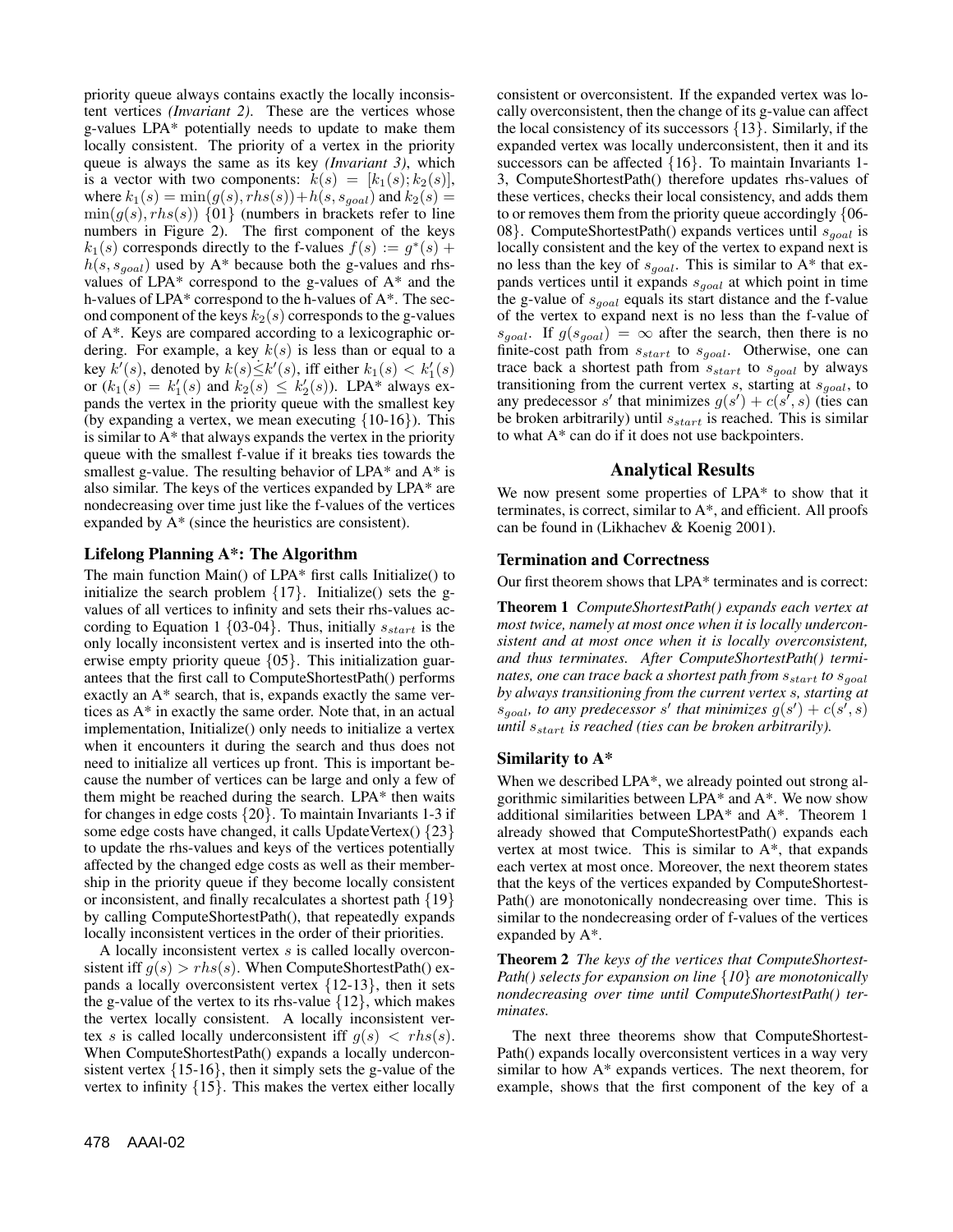locally overconsistent vertex at the time ComputeShortest-Path() expands it is the same as the f-value of the vertex. The second component of its key is its start distance.

**Theorem 3** *Whenever ComputeShortestPath*() *selects a locally overconsistent vertex s for expansion on line* {*10*}*, then its key is*  $k(s) = [f(s); g^*(s)]$ .

Theorems 2 and 3 imply that ComputeShortestPath() expands locally overconsistent vertices in the order of monotonically nondecreasing f-values and vertices with the same f-values in the order of monotonically nondecreasing start distances. A\* has the same property provided that it breaks ties in favor of vertices with smaller start distances.

**Theorem 4** *ComputeShortestPath*() *expands locally overconsistent vertices with finite f-values in the same order as A\*, provided that A\* always breaks ties among vertices with the same f-values in favor of vertices with the smallest start distances and breaks remaining ties suitably.*

The next theorem shows that ComputeShortestPath() expands at most those locally overconsistent vertices whose f-values are less than the f-value of the goal vertex and those vertices whose f-values are equal to the f-value of the goal vertex and whose start distances are less than or equal to the start distances of the goal vertex. A\* has the same property provided that it breaks ties in favor of vertices with smaller start distances.

| <b>Theorem 5</b> ComputeShortestPath() |  |  |                                                     | expands |  | at |
|----------------------------------------|--|--|-----------------------------------------------------|---------|--|----|
|                                        |  |  | most those locally overconsistent vertices s with   |         |  |    |
|                                        |  |  | $[f(s); g^*(s)] \leq [f(s_{goal}); g^*(s_{goal})].$ |         |  |    |

### **Efficiency**

We now show that LPA\* expands many fewer vertices than suggested by Theorem 1. The next theorem shows that LPA\* is efficient because it performs incremental searches and thus calculates only those g-values that have been affected by cost changes or have not been calculated yet in previous searches.

**Theorem 6** *ComputeShortestPath() does not expand any vertices whose g-values were equal to their respective start distances before ComputeShortestPath() was called.*

Our final theorem shows that LPA\* is efficient because it performs heuristic searches and thus calculates only the g-values of those vertices that are important to determine a shortest path. Theorem 5 has already shown how heuristics limit the number of locally overconsistent vertices expanded by ComputeShortestPath(). The next theorem generalizes this result to all locally inconsistent vertices expanded by ComputeShortestPath().

**Theorem 7** *The keys of the vertices that ComputeShortestPath() selects for expansion on line* {*10*} *never exceed*  $[f(s_{goal}); g^*(s_{goal})]$ .

To understand the implications of this theorem on the efficiency of LPA\* remember that the key  $k(s)$  of a vertex *s* is  $k(s) \doteq [min(g(s), rhs(s)) + h(s, s_{goal}); min(g(s), rhs(s))].$ Thus, the more informed the heuristics are and thus the larger they are, the fewer vertices satisfy  $k(s) \leq [f(s_{goal}); g^*(s_{goal})]$  and thus are expanded.

**procedure CalculateKey**(*s*)<br>
{01'} return  $[\min(g(s), \text{rhs}(s)) + h(s_{start}, s) + k_m; \min(g(s), \text{rhs}(s))]$ ; **procedure Initialize**()<br>{02'}  $U = \emptyset$ ;

 ${02'}$   $U = \emptyset;$ <br> ${03'}$   $k_m = 0;$ <br> ${04'}$  for all  $\varepsilon \in$ 

 $\{04\}$  for all  $s \in S$   $rhs(s) = g(s) = \infty$ ;

{05'}  $rhs(s_{goal}) = 0;$ <br>{06'} U.Insert( $s_{goal}$ , CalculateKey( $s_{goal}$ ));

**procedure UpdateVertex**(*u*)

 $\{07\}$  if  $(u \neq s_{goal})$   $rhs(u) = \min_{s' \in Succ(u)}(c(u, s') + g(s'));$ 

{08'} if  $(u \in U)$  U.Remove $(u)$ ;<br>{09'} if  $(g(u) \neq rhs(u))$  U.Insert $(u,$  CalculateKey $(u)$ );

**procedure ComputeShortestPath**()

 ${10'}$ } while (U.TopKey() $\leq$ CalculateKey( $s_{start}$ ) OR  $rhs(s_{start}) \neq g(s_{start})$ )<br> ${11'}$ }  $k_{old} =$  U.TopKey():

- 
- {11'}  $k_{old} = \text{U}.\text{TopKey}();$ <br>{12'}  $u = \text{U}.\text{Pop}();$ <br> $f_13'$ } if  $(k, \cdot, \cdot)$  calculate Ke
- {13'} if  $(k_{old} \leq \text{CalculateKey}(u))$ <br>{14'} U.Insert(*u*, CalculateKey(*u*));<br>{15'} else if  $(a(u) \geq$  rbs(*u*))
- {15'} else if  $(g(u) > r h s(u))$ <br>{16'}  $g(u) = r h s(u)$ ;
- {16'}  $g(u) = rhs(u);$ <br>{17'} for all  $s \in Pred(u)$  UpdateVertex(*s*);<br>{18'} else
- 
- $\{18\}$  else<br>{19'} a(
- ${19'}$   $g(u) = \infty;$ <br>  ${20'}$  for all  $s \in P$ for all  $s \in Pred(u) \cup \{u\}$  UpdateVertex(*s*);

**procedure Main**()

 ${21'}$  *s* $_{last}$  = *s* $_{start}$ ;<br> ${22'}$  Initialize();

- {22'} Initialize();<br>{23'} ComputeShortestPath();<br> $\begin{cases} 2a' \text{ while } (s, t) \neq s \end{cases}$
- 
- {24'} while  $(s_{start} \neq s_{goal})$ <br>{25'} /\* if  $(g(s_{start}) = \infty)$  then there is no known path \*/<br> $f(s)$  /\* is  $(g(s_{start}) = s_{start})$  is a set of set of the set of the set of the set of the set of the set of the set of the set of the set of the set
- {26'}  $s_{start} = \arg \min_{s'} \epsilon_{Succ}(s_{start}) (c(s_{start}, s') + g(s'));$ <br>{27'} Move to  $s_{start}$ ;
- {27'} Move to  $s_{start}$ ;<br>{28'} Scan graph for cha<br>{29'} if any edge costs cl
- Scan graph for changed edge costs;
- {29'} if any edge costs changed<br>{30'}  $k_m = k_m + h(s_{la})$
- ${k_m = k_m + h(s_{last}, s_{start})};$ <br>{31'}  $s_{last} = s_{start};$
- {31'}  $s_{last} = s_{start};$ <br>{32'} for all directed edges  $(u, v)$  with changed edge costs<br> $s^2$ <sub>3</sub>'} [Indate the edge cost  $c(u, v)$ ]
- {33'} Update the edge cost  $c(u, v)$ ;<br>{34'} Update Vertex(*u*);<br>{35'} ComputeShortestPath();
- {34'} UpdateVertex(*u*);<br>{35'} ComputeShortestPath();
	-

Figure 3: D\* Lite.

## **D\* Lite**

So far, we have described LPA\*, that repeatedly determines shortest paths between the start vertex and the goal vertex as the edge costs of a graph change. We now use LPA\* to develop D\* Lite, that repeatedly determines shortest paths between the current vertex of the robot and the goal vertex as the edge costs of a graph change while the robot moves towards the goal vertex. D\* Lite is shown in Figure 3. It does not make any assumptions about how the edge costs change, whether they go up or down, whether they change close to the current vertex of the robot or far away from it, or whether they change in the world or only because the robot revised its initial estimates. D\* Lite can be used to solve the goal-directed navigation problem in unknown terrain (as described in the section on "Motivation"). The terrain is modeled as an eight-connected graph. The costs of its edges are initially one. They change to infinity when the robot discovers that they cannot be traversed. One can implement the robot-navigation strategy by applying D\* Lite to this graph with *sstart* being the current vertex of the robot and *sgoal* being the goal vertex.

## **Search Direction**

We first need to switch the search direction of LPA\*. The version of LPA\* presented in Figure 2 searches from the start vertex to the goal vertex and thus its g-values are estimates of the start distances. D\* Lite searches from the goal vertex to the start vertex and thus its g-values are estimates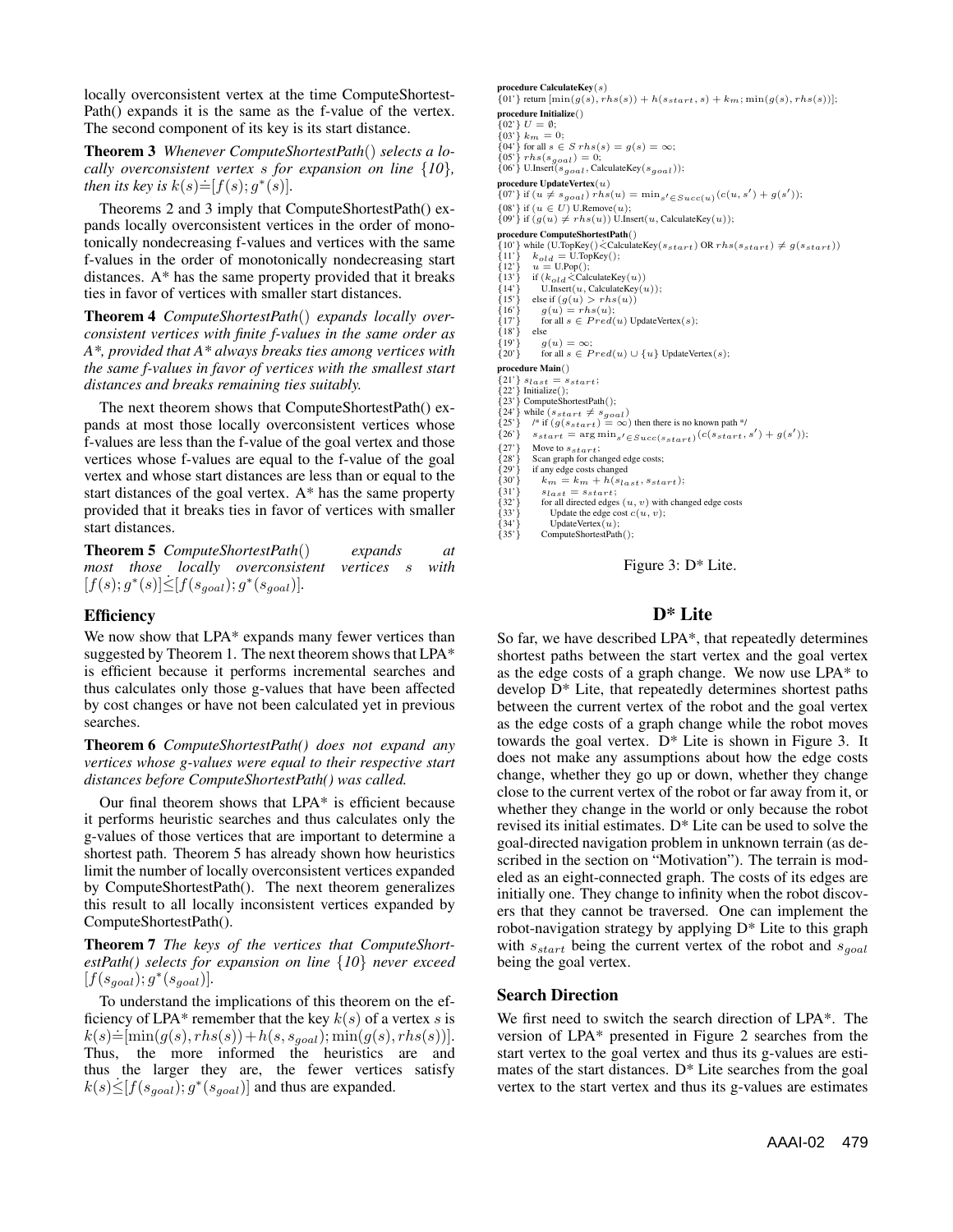of the goal distances. It is derived from LPA\* by exchanging the start and goal vertex and reversing all edges in the pseudo code. Thus, D\* Lite operates on the original graph and there are no restrictions on the graph except that it needs to be able to determine the successors *and* predecessors of the vertices, just like LPA\*. After ComputeShortestPath() returns, one can then follow a shortest path from *sstart* to *sgoal* by always moving from the current vertex *s*, starting at  $s_{start}$ , to any successor *s'* that minimizes  $c(s, s') + g(s')$ until *sgoal* is reached (ties can be broken arbitrarily).

## **Heap Reordering**

To solve robot navigation problems in unknown terrain, Main() now needs to move the robot along the path determined by CalculatePath(). Main() could recalculate the priorities of the vertices in the priority queue every time the robot notices a change in edge costs after it has moved. Unless the priorities are recalculated, they do not satisfy Invariant 3 since they are based on heuristics that were computed with respect to the old vertex of the robot. However, the repeated reordering of the priority queue can be expensive since the priority queue often contains a large number of vertices. D\* Lite therefore uses a method derived from D\* (Stentz 1995) to avoid having to reorder the priority queue, namely priorities that are lower bounds on the priorities that LPA\* uses for the corresponding vertices. The heuristics  $h(s, s')$  now need to be nonnegative and satisfy  $h(s, s') \leq c^*(s, s')$  and  $h(s, s'') \leq h(s, s') + h(s', s'')$  for all vertices  $s, s', s'' \in S$ , where  $c^*(s, s')$  denotes the cost of a shortest path from vertex  $s \in S$  to vertex  $s' \in S$ . This requirement is not restrictive since both properties are guaranteed to hold if the heuristics are derived by relaxing the search problem, which will almost always be the case and holds for the heuristics used in this paper. After the robot has moved from vertex *s* to some vertex *s'* where it detects changes in edge costs, the first element of the priorities can have decreased by at most *h*(*s, s* ). (The second component does not depend on the heuristics and thus remains unchanged.) Thus, in order to maintain lower bounds, D\* Lite needs to subtract *h*(*s, s* ) from the first element of the priorities of all vertices in the priority queue. However, since  $h(s, s')$  is the same for all vertices in the priority queue, the order of the vertices in the priority queue does not change if the subtraction is not performed. Then, when new priorities are computed, their first components are by  $h(s, s')$  too small relative to the priorities in the priority queue. Thus,  $h(s, s')$  has to be added to their first components every time some edge costs change. If the robot moves again and then detects cost changes again, then the constants need to get added up. We do this in the variable  $k_m \{30\}$ . Thus, whenever new priorities are computed, the variable *k<sup>m</sup>* has to be added to their first components, as done in  $\{01\}$ . Then, the order of the vertices in the priority queue does not change after the robot moves and the priority queue does not need to get reordered. The priorities, on the other hand, are always lower bounds on the corresponding priorities of LPA\* after the first component of the priorities of LPA\* has been increased by the current value of *km*. We exploit this property by changing ComputeShortestPath() as follows. Af-

**procedure CalculateKey**(*s*)<br>
{01"} return  $[\min(g(s), rhs(s)) + h(s_{start}, s) + k_m; \min(g(s), rhs(s))]$ ; **procedure Initialize**()<br>{02"}  $U = \emptyset$ ;

 ${02"\} U = \emptyset;$ <br>  ${03"\} k_m = 0;$ <br>  ${04"\}$  for all  $\varepsilon \in$ 

 $\{04"\}$  for all  $s \in S$   $rhs(s) = g(s) = \infty;$ 

 $\{05"\}$  *rhs*( $s_{goal}$ ) = 0;<br>{06"} U.Insert( $s_{goal}$ , [*h*( $s_{start}$ ,  $s_{goal}$ ); 0]);

**procedure UpdateVertex**(*u*)<br>{07"} if  $(g(u) \neq rhs(u)$  AND  $u \in U$ ) U.Update(*u*, *CalculateKey*(*u*));

{07"} if  $(g(u) \neq rhs(u)$  AND  $u \in U$ ) U.Update $(u, CalculateKey(u))$ ;<br>{08"} else if  $(g(u) \neq rhs(u)$  AND  $u \notin U$ ) U.Insert $(u, CalculateKey(u))$ ;<br>{09"} else if  $(g(u) = rhs(u)$  AND  $u \in U$ ) U.Remove $(u)$ ;

**procedure ComputeShortestPath**()<br>{10"} while (U.TopKey()<
CalculateKey( $s_{start}$ ) OR  $rhs(s_{start}) > g(s_{start})$ )

- {11"}  $u = U.\text{Top}();$ <br>
{12"}  $k_{old} = U.\text{TopKey}();$ <br>
{13"}  $k_{new} = \text{CalculateKey}(u));$ <br>
{14"}  $if(k, j, k, \ldots)$
- 
- $\{14"\}$  if( $k_{old} \lt k_{new}$ )<br> $\{15"\}$  U.Update(*u*,  $k_{new}$ )
- {15"} U.Update $(u, k_{new})$ ;<br>{16"} else if  $(g(u) > r h s(u))$
- 
- {17"}  $g(u) = r h s(u);$ <br>{18"} U.Remove(*u*);
- 
- $\{19"\}$  for all  $s \in Pred(u)$ <br> $\{20"\}$  if  $(s \neq s_{good})$  rb {19"} for all  $s \in Pred(u)$ <br>
{20"} if  $(s \neq s_{goal})$  *rhs*(*s*) = min(*rhs*(*s*)*, c*(*s, u*) + *g*(*u*));<br>
{21"} UpdateVertex(*s*);

 $\{22"\}$  else<br> $\{23"\}$  else

- 
- {23"}  $g_{old} = g(u);$ <br>{24"}  $g(u) = \infty;$ <br>{25"} for all  $s \in Pr$
- 
- {25"} for all  $s \in Pred(u) \cup \{u\}$ <br>
{26"} if  $(rhs(s) = c(s, u) + g_{old})$ <br>
{27"} if  $(s \neq s_{goal})$   $rhs(s) = \min_{s' \in Succ(s)} (c(s, s') + g(s'))$ ;
- {28"} UpdateVertex(*s*);

**procedure Main**()

- 
- ${29"\} s_{last} = s_{start};$ <br> ${30"\}$  Initialize();
- {30"} Initialize();<br>{31"} ComputeShortestPath();<br> $\begin{cases} 33$ "} while (s, , , , + s)
- 
- {32"} while ( $s_{start} \neq s_{goal}$ )<br>{33"} /\* if (*g*( $s_{start}$ ) = ∞) then there is no known path \*/<br> $f_{4d}$ "}  $s_{t}$ ,  $f_{t} = s_{start}$  on the start of finite is no known path \*/
- ${33"\}$   $s_{start} = \arg \min_{s'} \epsilon_{Succ}(s_{start}) (c(s_{start}, s') + g(s'));$ <br>{35"} Move to  $s_{start}$ ;
- ${35"\}$  Move to  $s_{start}$ ;<br> ${36"\}$  Scan graph for cha
- ${36"\}$  Scan graph for changed edge costs;<br> ${37"\}$  if any edge costs changed
- {37"} if any edge costs changed<br>{38"}  $k_m = k_m + h(s_{la})$  ${k_m = k_m + h(s_{last}, s_{start})};$ <br>{39"}  $s_{last} = s_{start};$
- ${39"\}$   $s_{last} = s_{start};$ <br> ${40"\}$  for all directed edges
- {40"} for all directed edges  $(u, v)$  with changed edge costs {41"}  $c_{old} = c(u, v)$ ;
- {41"}  $c_{old} = c(u, v);$ <br>{42"} Update the edge co<br>{43"} if  $(c_{old} > c(u, v))$ Update the edge cost  $c(u, v)$ ;
- {43"} if  $(c_{old} > c(u, v))$ <br>{44"} if  $(u \neq s_{goal})$  r
- 
- $\begin{array}{ll} \{44^n\} & \quad \text{if } (u \neq s_{goal}) \; rhs(u) = \min(rhs(u), c(u,v) + g(v)); \\ \{45^n\} & \quad \text{else if } (rhs(u) = c_{old} + g(v)) \\ \{46^n\} & \quad \text{if } (u \neq s_{goal}) \; rhs(u) = \min_{s' \in Succ(u)} (c(u,s') + g(s')); \\ \end{array}$
- 
- {47"} UpdateVertex(*u*);<br>{48"} ComputeShortestPath();

Figure 4: D\* Lite (optimized version).

ter ComputeShortestPath() has removed a vertex *u* with the smallest priority  $k_{old} = U$ . TopKey() from the priority queue  $\{12\}$ , it now uses CalculateKey() to compute the priority that it should have had. If  $k_{old} \leq$ CalculateKey(*u*) then it reinserts the removed vertex with the priority calculated by CalculateKey $()$  into the priority queue  ${13' -$ 14'}. Thus, it remains true that the priorities of all vertices in the priority queue are lower bounds on the corresponding priorities of LPA\* after the first components of the priorities of LPA\* have been increased by the current value of  $k_m$ . If  $k_{old} \geq$  CalculateKey(*u*), then it holds that  $k_{old} \doteq$ CalculateKey(*u*) since  $k_{old}$  was a lower bound of the value returned by CalculateKey(). In this case, ComputeShortestPath() expands vertex *u* (by expanding a vertex, we mean executing  $\{15'$ -20'}) in the same way as LPA\*.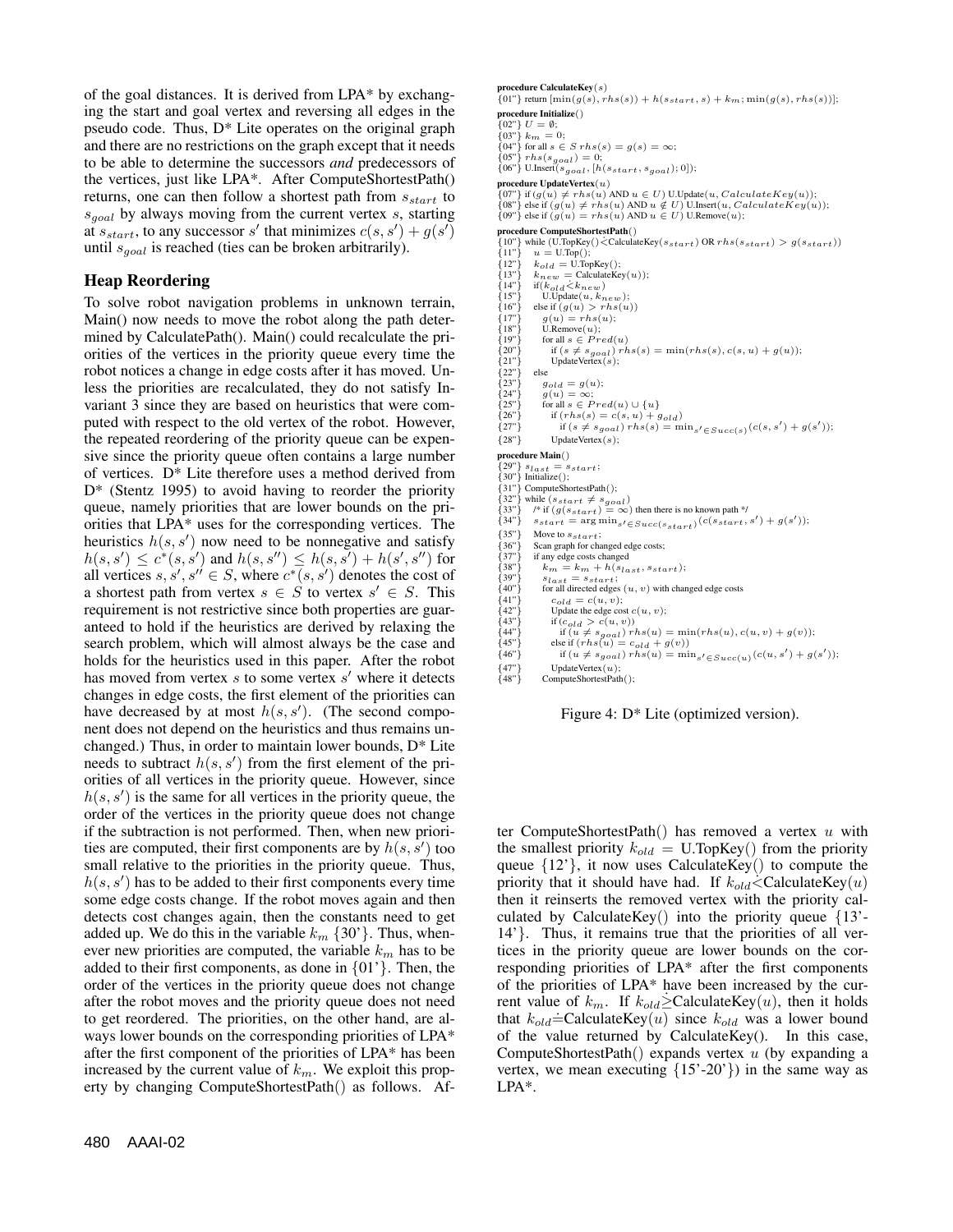## **Optimizations**

Figure 4 shows D\* Lite with several optimizations. An example is the termination condition of ComputeShortest-Path() that can be changed to make ComputeShortestPath() more efficient. As stated, ComputeShortestPath() terminates when the start vertex is locally consistent and its key is less than or equal to U.TopKey() {10'}. However, ComputeShortestPath() can already terminate when the start vertex is not locally underconsistent and its key is less than or equal to U.TopKey(). To understand why this is so, assume that the start vertex is locally overconsistent and its key is less than or equal to U.TopKey(). Then, its key must be equal to U.TopKey() since U.TopKey() is the smallest key of any locally inconsistent vertex. Thus, ComputeShortestPath() could expand the start vertex next, in which case it would set its g-value to its rhs-value. The start vertex then becomes locally consistent, its key is less than or equal to U.TopKey(), and ComputeShortestPath() thus terminates. At this point in time, the g-value of the start vertex equals its goal distance. Thus, ComputeShortestPath() can already terminate when the start vertex is not locally underconsistent and its key is less than or equal to U.TopKey()  $\{10\}$ . In this case, the start vertex can remain locally inconsistent after ComputeShortestPath() terminates and its g-value thus may not be equal to its goal distance. This is not a problem since the g-value is not used to determine how the robot should move.

## **Analytical Results**

ComputeShortestPath() of D\* Lite is similar to ComputeShortestPath() of LPA\* and thus shares many properties with it. For example, ComputeShortestPath() of  $D^*$  Lite expands each vertex at most twice until it returns. The following theorem shows that ComputeShortestPath $()$  of  $D^*$  Lite terminates and is correct.

**Theorem 8** *ComputeShortestPath*() *of D\* Lite always terminates and one can then follow a shortest path from sstart to sgoal by always moving from the current vertex s, starting at*  $s_{start}$ *, to any successor s' that minimizes*  $c(s, s') + g(s')$ *until sgoal is reached (ties can be broken arbitrarily).*

## **Experimental Results**

We now compare  $D^*$  and various versions of the optimized version of D\* Lite. We implemented all methods using standard binary heaps as priority queues (although using more complex data structures, such as Fibonacci heaps, as priority queues could possibly make U.Update() more efficient). The robot always observed which of its eight adjacent cells were traversable and then moved to one of them. We used the maximum of the absolute differences of the x and y coordinates of any two cells as approximations of their distance. Since all methods move the robot in the same way and D\* has already been demonstrated with great success on real robots, we only need to perform a simulation study. We need to compare the total planning time of the methods. Since the actual planning times are implementation and machine dependent, they make it difficult for others to reproduce the results of our performance comparison. We there-



Figure 5: Comparison of D\* Lite and D\*.

fore used three measures that all correspond to common operations performed by the methods and thus heavily influence their planning times, yet are implementation and machine independent: the total number of vertex expansions, the total number of heap percolates (exchanges of a parent and child in the heap), and the total number of vertex accesses (for example, to read or change their values). Figure 5 compares D\* Lite and D\* for goal-directed navigation in unknown terrain (as described in the section on "Motivation") of seven different sizes, averaged over 50 randomly generated terrains of each size whose obstacle density varies from 10 to 40 percent. The terrain is discretized into cells with uniform resolution. The figure graphs the three performance measures of D\* as percent difference relative to D\* Lite. Thus, D\* Lite always scores zero and methods that score above zero perform worse than  $D^*$  Lite.  $D^*$  Lite performs better than  $D^*$  with respect to all three measures, justifying our claim that it is at least as efficient as D\*. The figure also shows the corresponding 95 percent confidence intervals to demonstrate that our conclusions are statistically significant. In the following, we study to which degree the combination of incremental and heuristic search that D\* Lite implements outperforms incremental or heuristic searches individually. We do this for two different but related tasks, namely goaldirected navigation in unknown terrain and mapping of unknown terrain, using similar setups as in the previous experiment.

#### **Goal-Directed Navigation in Unknown Terrain**

Figure 6 compares  $D^*$  Lite,  $D^*$  Lite without heuristic search, and  $D^*$  Lite without incremental search (that is,  $A^*$ ) for goal-directed navigation in unknown terrain, using the same setup as in the previous experiment. We decided not to include D\* Lite without both heuristic and incremental search in the comparison because it performs so poorly that graphing its performance becomes a problem. D\* Lite outper-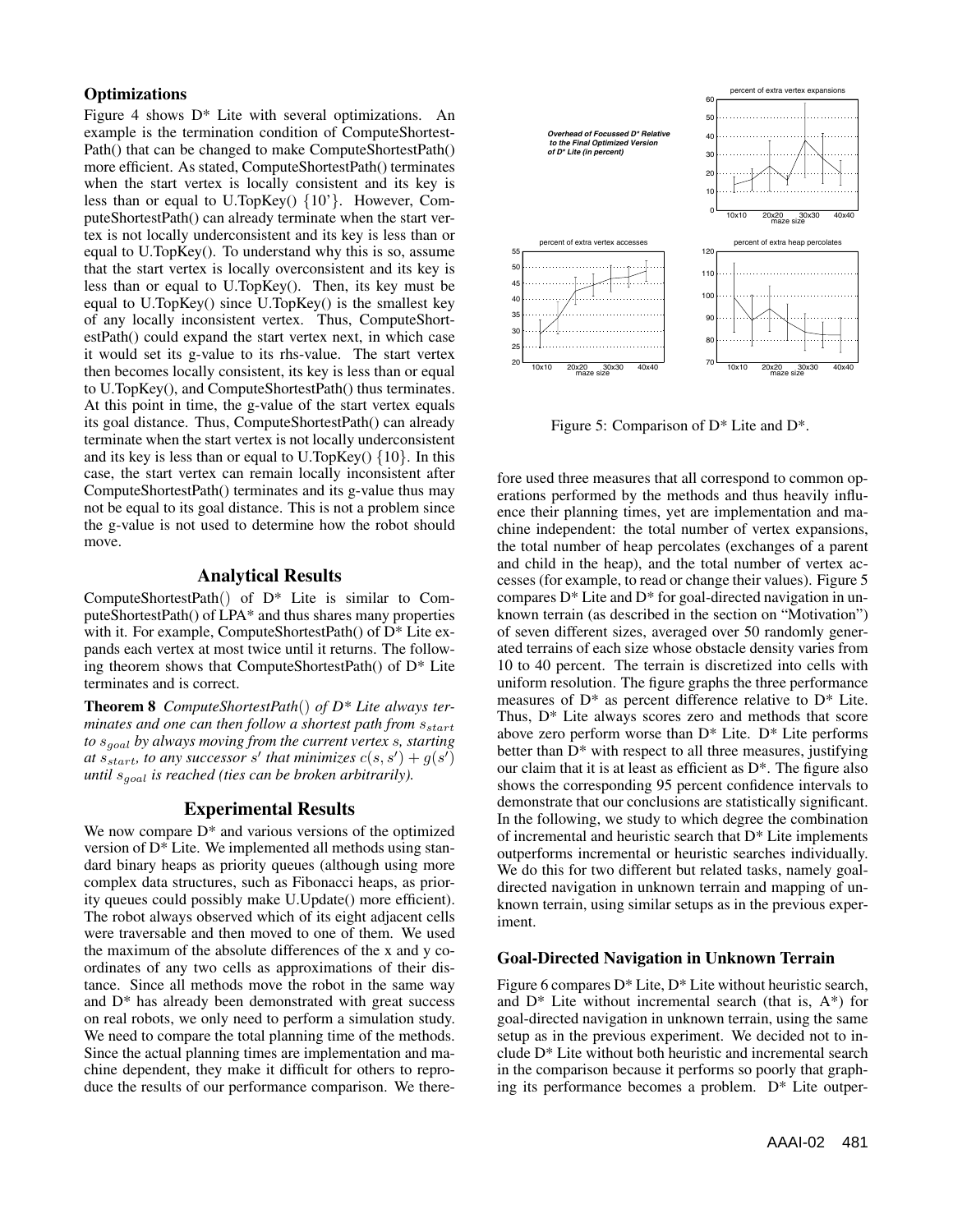

Figure 6: Goal-Directed Navigation (Uniform).



Figure 7: Goal-Directed Navigation (Adaptive).

forms the other two search methods according to all three performance measures, even by more than a factor of seven for the vertex expansions. Moreover, its advantage seems to increase as the terrain gets larger. Only for the number of heap percolates for terrain of size 10 by 10 and 15 by 15 is the difference between  $D^*$  Lite and  $D^*$  Lite without heuristic search statistically not significant. These results also confirm earlier experimental results that  $D^*$  can outperform  $A^*$ for goal-directed navigation in unknown terrain by one order of magnitude or more (Stentz 1995).

The terrain can also be discretized with nonuniform resolution. Uniform discretizations can prevent one from finding a path if they are too coarse-grained (for example, because the resolution prevents one from noticing small gaps between obstacles) and result in large graphs that cannot be searched efficiently if they are too fine-grained. Researchers have therefore developed adaptive resolution



Figure 8: Mapping (Uniform).

schemes (Moore & Atkeson 1995; Yahja *et al.* 1998). We therefore used D\* Lite to implement a deterministic version of the parti-game algorithm (Moore & Atkeson 1995) with adaptive discretization that discretizes terrain into cells with nonuniform resolution. In this context, Figure 7 compares D\* Lite, D\* Lite without heuristic search, and D\* Lite without incremental search (that is, A\*) for goal-directed navigation in unknown terrain terrains of six different sizes, averaged over 25 randomly generated terrains of each size with an obstacle density of 30 percent each. D\* Lite outperforms  $D^*$  Lite without incremental search (that is,  $A^*$ ) according to all three performance measures, even more than a factor of four for the vertex expansions. On the other hand, different from goal-directed navigation in unknown terrain with uniform discretization,  $D^*$  Lite and  $D^*$  Lite without heuristic search perform about equally well.

#### **Mapping of Unknown Terrain**

D\* Lite can also be used to implement greedy mapping (Koenig, Tovey, & Halliburton 2001), a simple but powerful mapping strategy that has repeatedly been used on mobile robots by different research groups (Thrun *et al.* 1998; Koenig, Tovey, & Halliburton 2001; Romero, Morales, & Sucar 2001). Greedy mapping discretizes the terrain into cells with uniform resolution and then always moves the robot from its current cell to the closest cell with unknown traversability, until the terrain is mapped. In this case, the graph is an eight-connected grid. The costs of its edges are initially one. They change to infinity when the robot discovers that they cannot be traversed. There is one additional vertex that is connected to all grid vertices. The costs of these edges are initially one. They change to infinity once the corresponding grid vertex has been visited. One can implement greedy mapping by applying D\* Lite to this graph with *sstart* being the current vertex of the robot and *sgoal* being the additional vertex.

Figure 8 compares  $D^*$  Lite,  $D^*$  Lite without heuristic search, and  $D^*$  Lite without incremental search (that is,  $A^*$ )